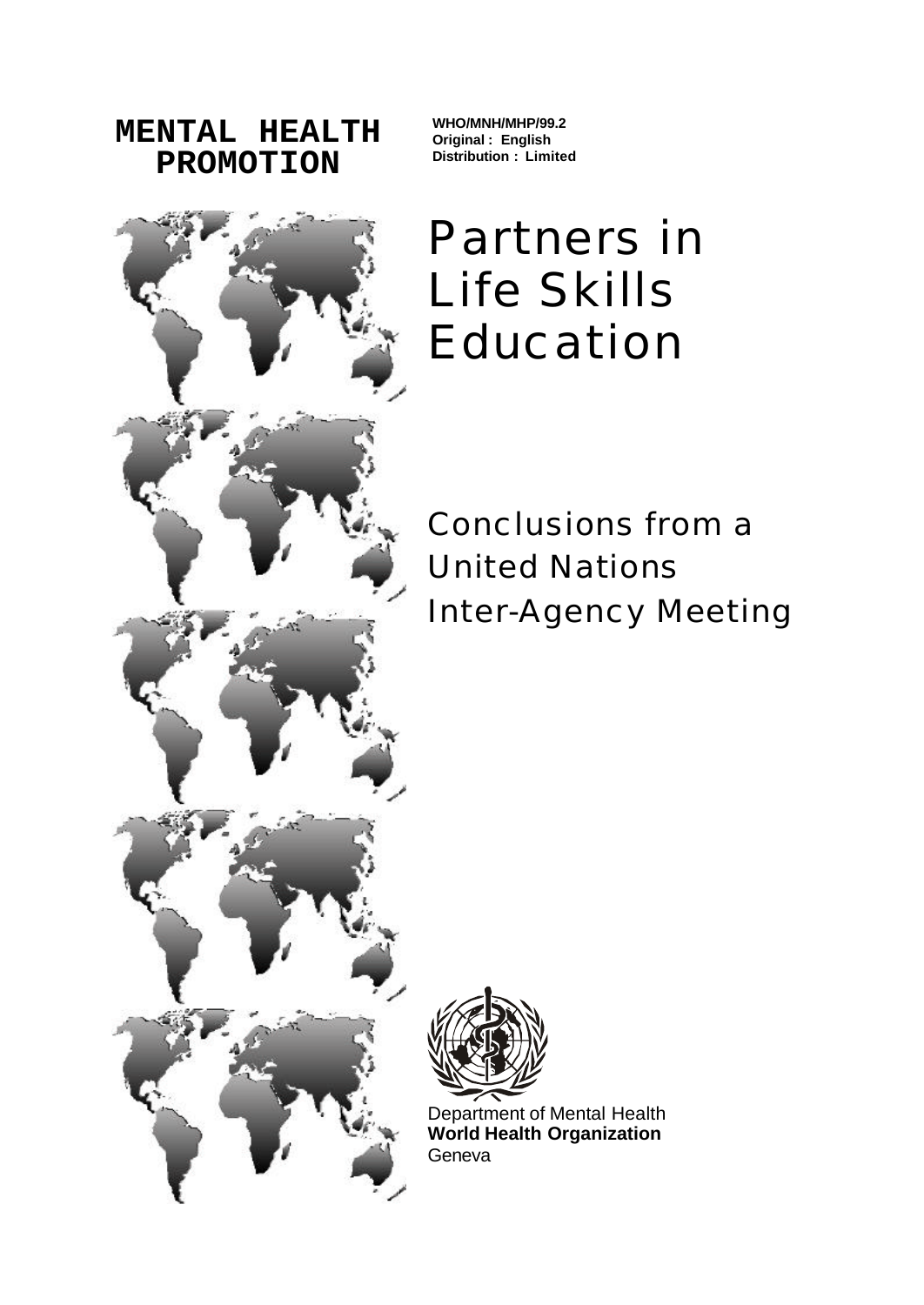## **PARTNERS IN LIFE SKILLS EDUCATION -**

## **CONCLUSIONS FROM A UNITED NATIONS INTER-AGENCY MEETING**

*Life skills education is designed to facilitate the practice and reinforcement of psychosocial skills in a culturally and developmentally appropriate way; it contributes to the promotion of personal and social development, the prevention of health and social problems, and the protection of human rights.*

 *\* \* \**

 *\* \* \**

This document is the product of a United Nations Inter-Agency Meeting held at WHO headquarters in Geneva on 6-7 April 1998. The aim of the meeting was to generate consensus among United Nations agencies as to the broad definition and objectives of life skills education and strategies for its implementation, in order to facilitate collaboration between the various organizations working to support the advancement of life skills education.

## **DEPARTMENT OF MENTAL HEALTH SOCIAL CHANGE AND MENTAL HEALTH CLUSTER**

## **WORLD HEALTH ORGANIZATION**

**GENEVA**

**1999**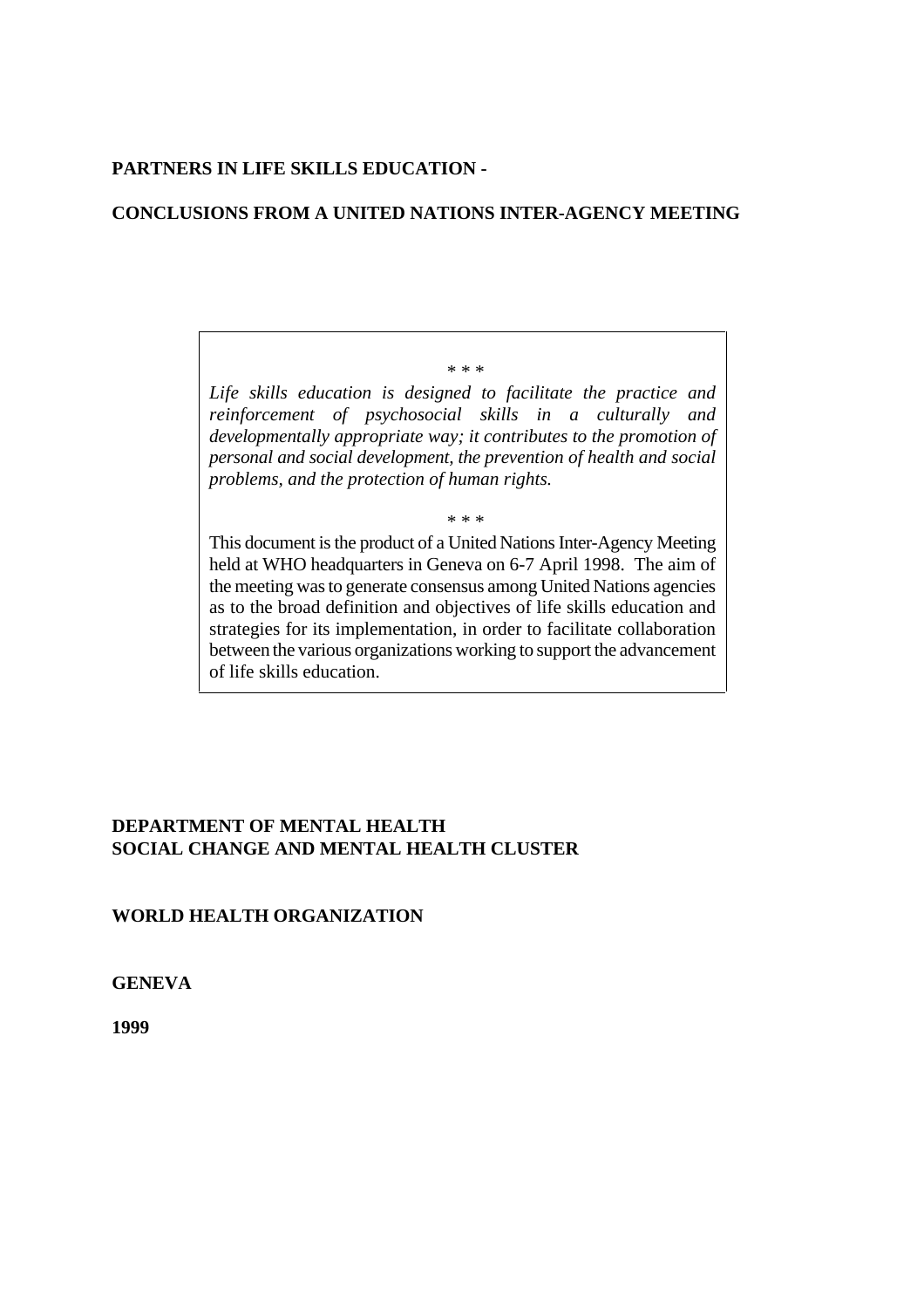# **CONTENTS**

# **Page**

| I.       |                                                                             |
|----------|-----------------------------------------------------------------------------|
|          |                                                                             |
|          |                                                                             |
|          |                                                                             |
| II.      |                                                                             |
|          |                                                                             |
|          |                                                                             |
|          |                                                                             |
|          |                                                                             |
|          |                                                                             |
| III.     | OPPORTUNITIES FOR COLLABORATION  8                                          |
| Annex 1. |                                                                             |
| Annex 2. | <b>Extracts from United Nations conventions and examples of</b>             |
|          | recommendations related to life skills education  11                        |
| Annex 3. | Life skills projects in organizations of the United Nations system: summary |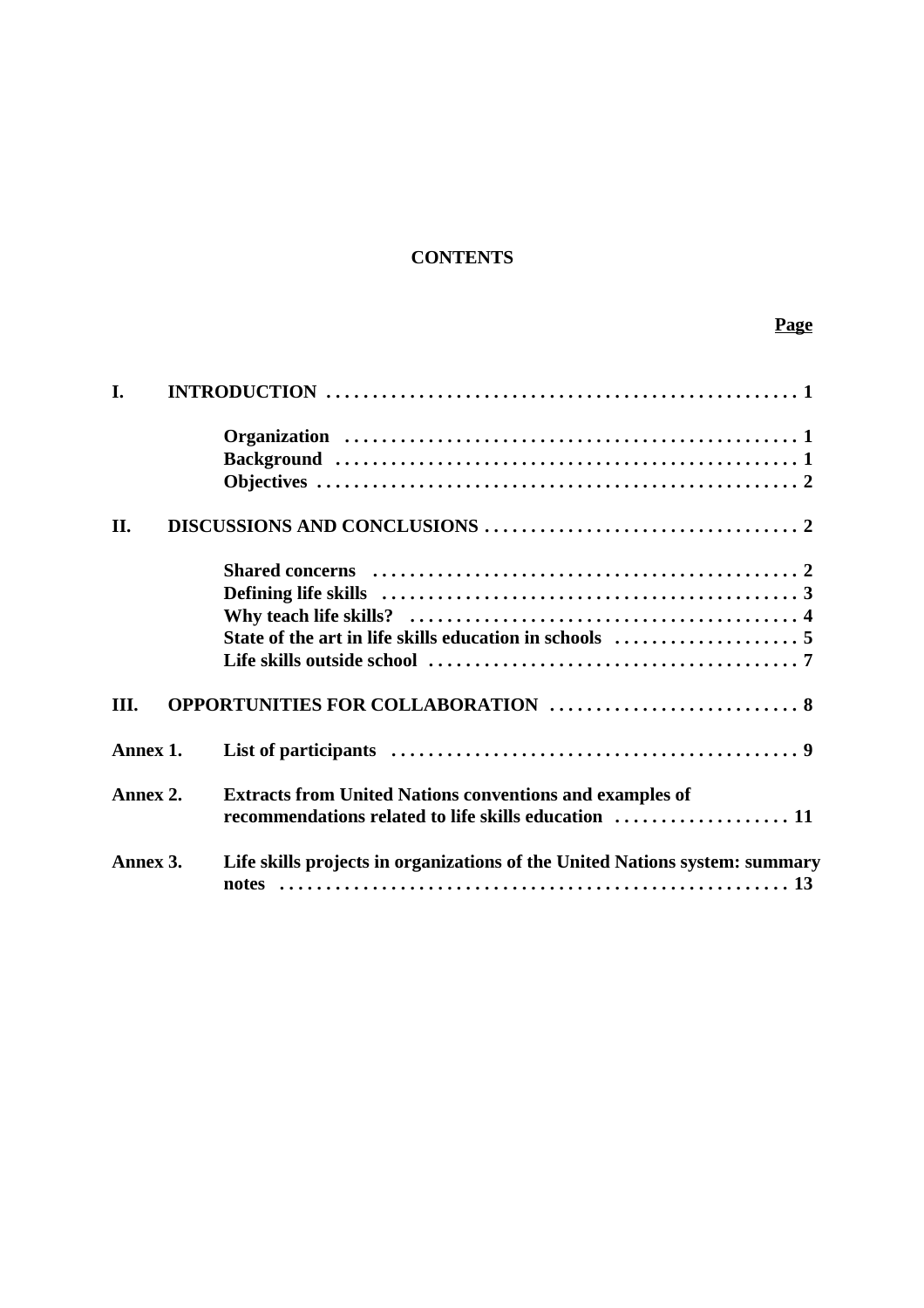## **PARTNERS IN LIFE SKILLS EDUCATION - CONCLUSIONS FROM A UNITED NATIONS INTER-AGENCY MEETING**

## **I. INTRODUCTION**

## **Organization**

**1.** The Inter-Agency Meeting on Life Skills Education was held at WHO headquarters, Geneva, Switzerland on 6 and 7 April 1998.

**2.** In his opening address, Dr Li Shichuo, Assistant Director-General, WHO noted that *the Mental Health Promotion unit in WHO's Mental Health Programme had been actively working to support the advancement of life skills education in schools. Over the years, that has brought the WHO Mental Health Programme into contact with several other United Nations agencies interested in the subject. In particular, close collaboration had been established between WHO and UNICEF in that domain and information had gradually reached WHO about the activities of other United Nations agencies. Accordingly, the meeting had been arranged to enable the various organizations to learn more about each other's work, interests and objectives related to life skills education. It offered an opportunity to learn about the activities of each agency in the domain, and a chance to identify common goals and objectives. That in turn would help to identify ways in which they could work together effectively to advance those common goals.*

## **Background**

**3.** Initiatives to develop and implement life skills education in schools have been undertaken in many countries around the world. The need for life skills education is highlighted, directly and indirectly in the Convention of the Rights of the Child and a number of international recommendations (see Annex 2). Life skills education is aimed at facilitating the development of psychosocial skills that are required to deal with the demands and challenges of everyday life. It includes the application of life skills in the context of specific risk situations and in situations where children and adolescents need to be empowered to promote and protect their rights. Following the study of many different life skills programmes, the WHO Department of Mental Health identified five basic areas of life skills that are relevant across cultures:

- decision-making and problem-solving;<br>late organize thinking and critical thinking:
- **EXECUTE:** creative thinking and critical thinking;<br>communication and interpersonal skills
- $\frac{1}{\text{commutation and interpolating}}$  self-awareness and empathy:
- self-awareness and empathy;<br>coping with emotions and compared
- ! coping with emotions and coping with stress.

**4.** There are many different reasons why these life skills are taught. In Zimbabwe and Thailand the impetus for initiating life skills education was the prevention of HIV/AIDS. In Mexico, it was the prevention of adolescent pregnancy. In the United Kingdom, an important life skills initiative was set up to contribute to child abuse prevention, and in the USA there are numerous life skills programmes for the prevention of substance abuse and violence. In South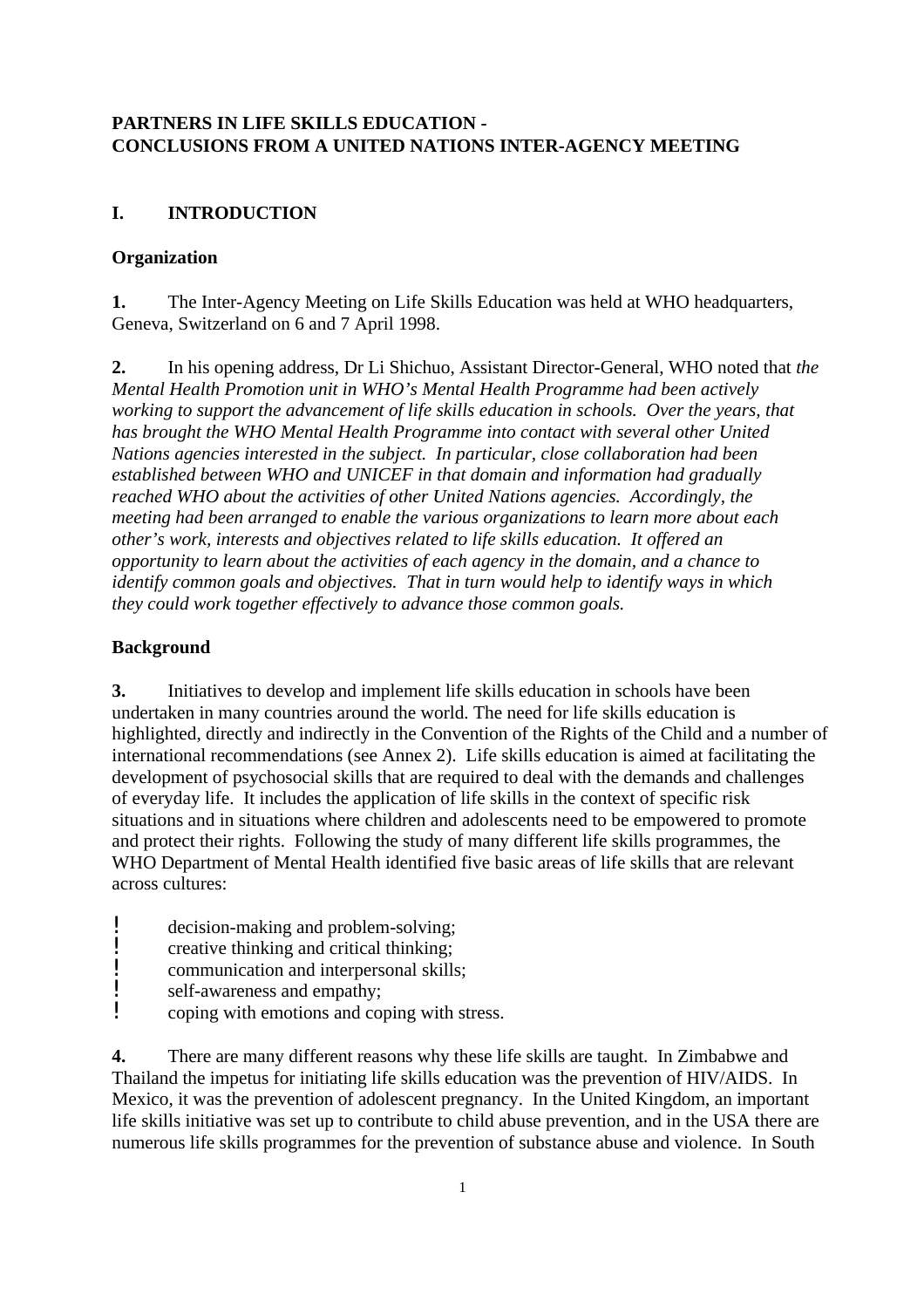Africa and Colombia an important stimulus for life skills education has been the desire to create a curriculum for education for life, called "Life Orientation" education in South Africa and "Integral Education" in Colombia. There are many initiatives of this nature in which, in addition to primary prevention objectives, life skills education has been developed to promote the positive socialization of children.

**5.** Many countries are now considering the development of life skills education in response to the need to reform traditional education systems, which appear to be out of step with the realities of modern social and economic life. Problems such as violence in schools and student drop-out are crippling the ability of school systems to achieve their academic goals. Furthermore, in addition to its wide-ranging applications in primary prevention and the advantages that it can bring for education systems, life skills education lays the foundation for learning skills that are in great demand in today's job markets.

## **Objectives**

**6.** The purpose of the Inter-Agency Meeting was to bring together the staff of United Nations agencies that are working to support the advancement of life skills education (see Annex 3). It was planned as an opportunity for different organizations to clarify and agree upon a common conceptual basis for support from the United Nations system to facilitate the development of life skills education in schools.

- **7.** The Meeting was designed to:
- ! generate consensus as to the broad definition and objectives of life skills education and strategies for its implementation;
- ! improve collaboration between the various agencies working to support life skills education in schools.

## **II. DISCUSSIONS AND CONCLUSIONS**

**8.** The discussions led to agreement among participants on a wide range of key issues. The Meeting's conclusions are summarized below under five main headings relating to: concerns shared by the organizations represented; the definition of "life skills"; the reasons for teaching life skills; life skills education in schools today; and life skills outside schools.

## **Shared concerns**

**9.** Shared concerns identified by participants in relation to life skills education included the need to:

- Extengthen and improve school health;<br>not the development of long-term
- ! promote the development of long-term and holistic life skills curricula in schools;
- **EXECUTE:** promote democracy, gender equality and peace;<br>**I** prevent health and social problems including psy
- ! prevent health and social problems including psychoactive substance use, HIV/AIDS, adolescent pregnancy and violence.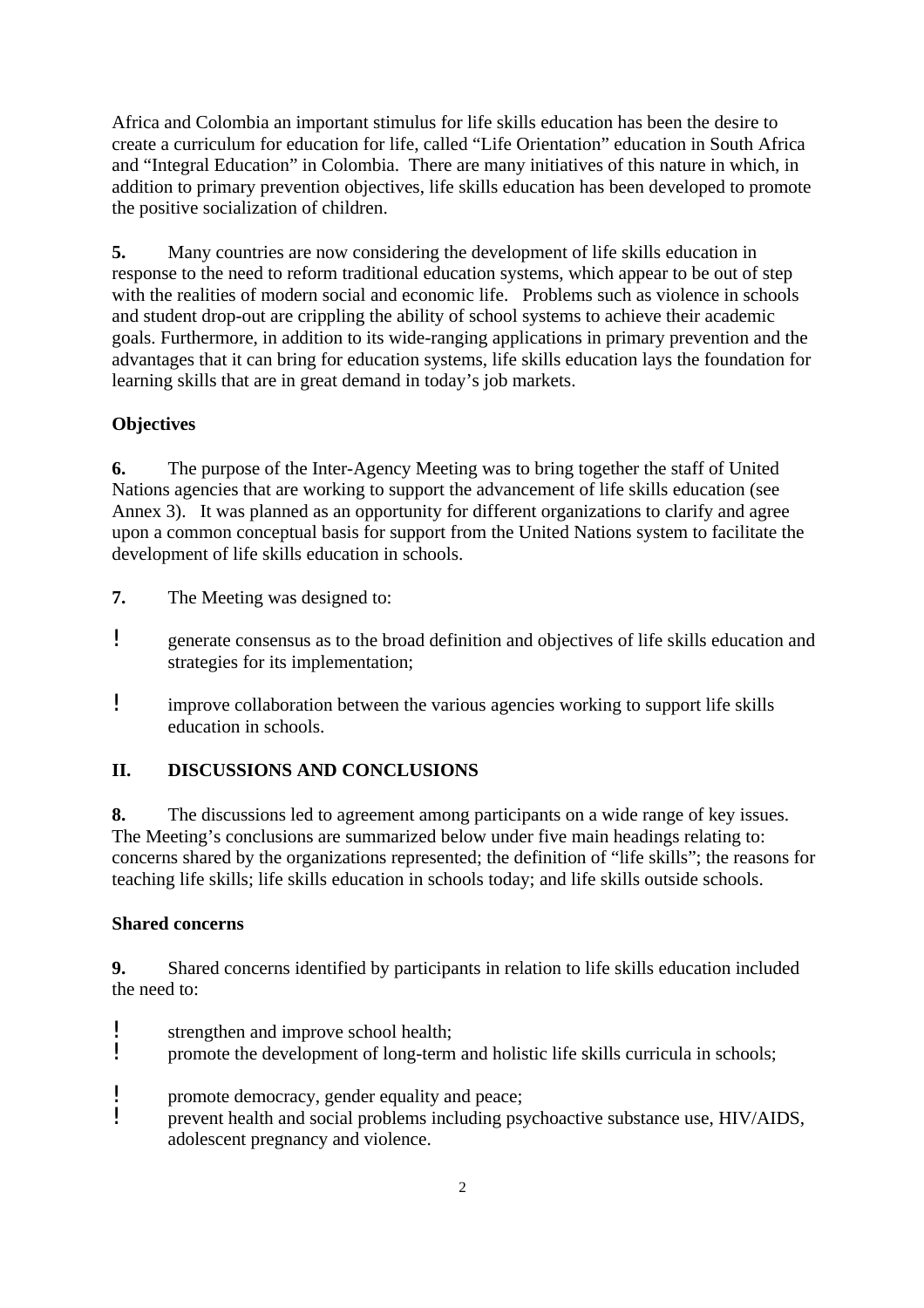- **10.** The meeting also identified a shared concern for:
- : the needs of adolescents;<br>
the importance of support
- ! the importance of supporting life skills initiatives for children who do not attend school.

## **Defining life skills**

**11.** The term "life skills" is open to wide interpretation. However, there was a consensus that all participants were using the term to refer to psychosocial skills. Keywords used to describe psychosocial skills were: personal, social, interpersonal, cognitive, affective, universal.

**12.** The following list of descriptive words and phrases was generated during a brainstorming session to identify life skills.

> *dealing with conflict that cannot be resolved, dealing with authority, solving problems, making and keeping friends/relationships, cooperation, self-awareness, creative thinking, decision-making, critical thinking,dealing with stress, negotiation, clarification of values, resisting pressure, coping with disappointment, planning ahead, empathy, dealing with emotions, assertiveness, active listening, respect, tolerance, trust, sharing, sympathy, compassion, sociability, self-esteem*

**13.** Several items in this list occasioned debate as to what are and what are not life skills. The promotion of self-esteem, for example, is clearly an important goal for life skills education, but is it a skill? Not all the items listed during the brainstorming are life skills: for example, self-esteem, sociability, sharing, compassion, respect and tolerance are all desirable qualities, but, it can be argued, are not skills.

**14.** Skills are abilities. Hence it should be possible to practise life skills as abilities. Self-esteem, sociability and tolerance are not taught as abilities: rather, learning such qualities is facilitated by learning and practising life skills, such as self-awareness, problem-solving, critical thinking, and interpersonal skills.

**15.** Another area of debate surrounded identification of the place of physical or perceptual motor skills, such as preparing an oral rehydration solution. What are these to be called? If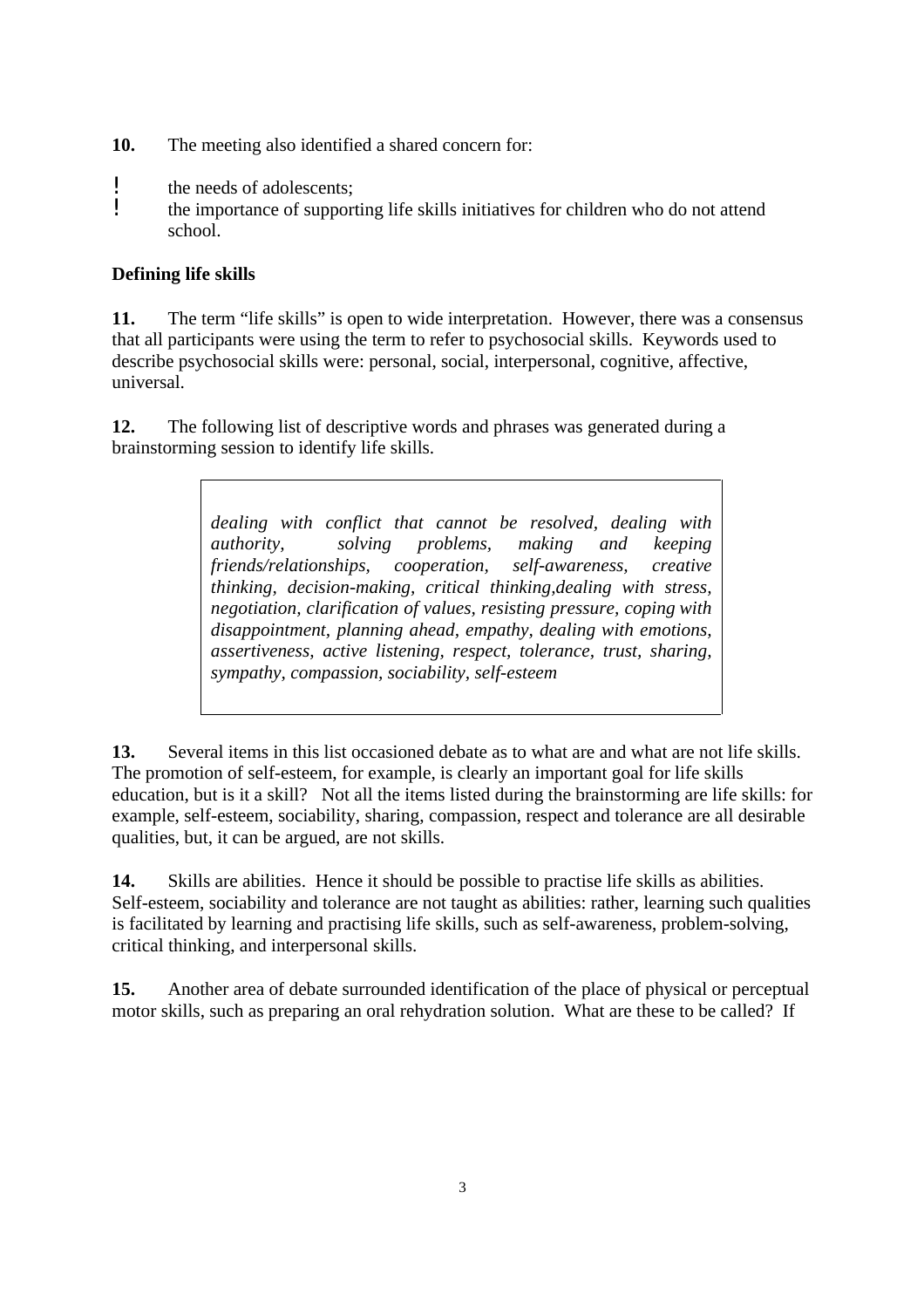"physical skills" is not accurate enough, two suggestions were to call these "health skills" or "practical skills".

**16.** There was also a clear consensus that livelihood skills such as crafts, money management and entrepreneurial skills are not life skills, although the teaching of livelihood skills can be designed to be complementary to life skills education, and vice versa.

## **Why teach life skills?**

**17.** The Meeting considered that life skills are essential for:

- the promotion of healthy child and adolescent development;<br>I minimary prevention of some key causes of child and adolescent
- ! primary prevention of some key causes of child and adolescent death, disease and disability;
- **!** socialization;
- ! preparing young people for changing social circumstances.

**18.** Life skills education contributes to:

- **!** basic education;<br>**!** gender equality:
- $\mathbf{P}$  gender equality;
- ! democracy;<br>! good citizen
- **!** good citizenship;<br>l child care and pro
- child care and protection;
- ! quality and efficiency of the education system;<br>the promotion of lifelong learning:
- **:** the promotion of lifelong learning;<br>quality of life:
- ! quality of life;<br>
the promotion
- the promotion of peace.

It was also suggested that the learning of life skills might contribute to the utilization of appropriate health services by young people.

**19.** Areas of primary prevention for which life skills are considered essential include:

- ! adolescent pregnancy;<br> $HIV/ATIONS$
- $\frac{1}{\text{HIV/AlDS}}$ ;
- ! violence;<br>
l child abus
- $\mathbf{P}$  child abuse;<br> $\mathbf{P}$  suicide:
- ! suicide;<br>| nroblem
- problems related to the use of alcohol, tobacco and other psychoactive substances;<br>iniuries:
- injuries;
- 
- ! accidents;<br>! racism:  $\frac{1}{\text{r}}$  racism;
- ! conflict;
- environmental issues.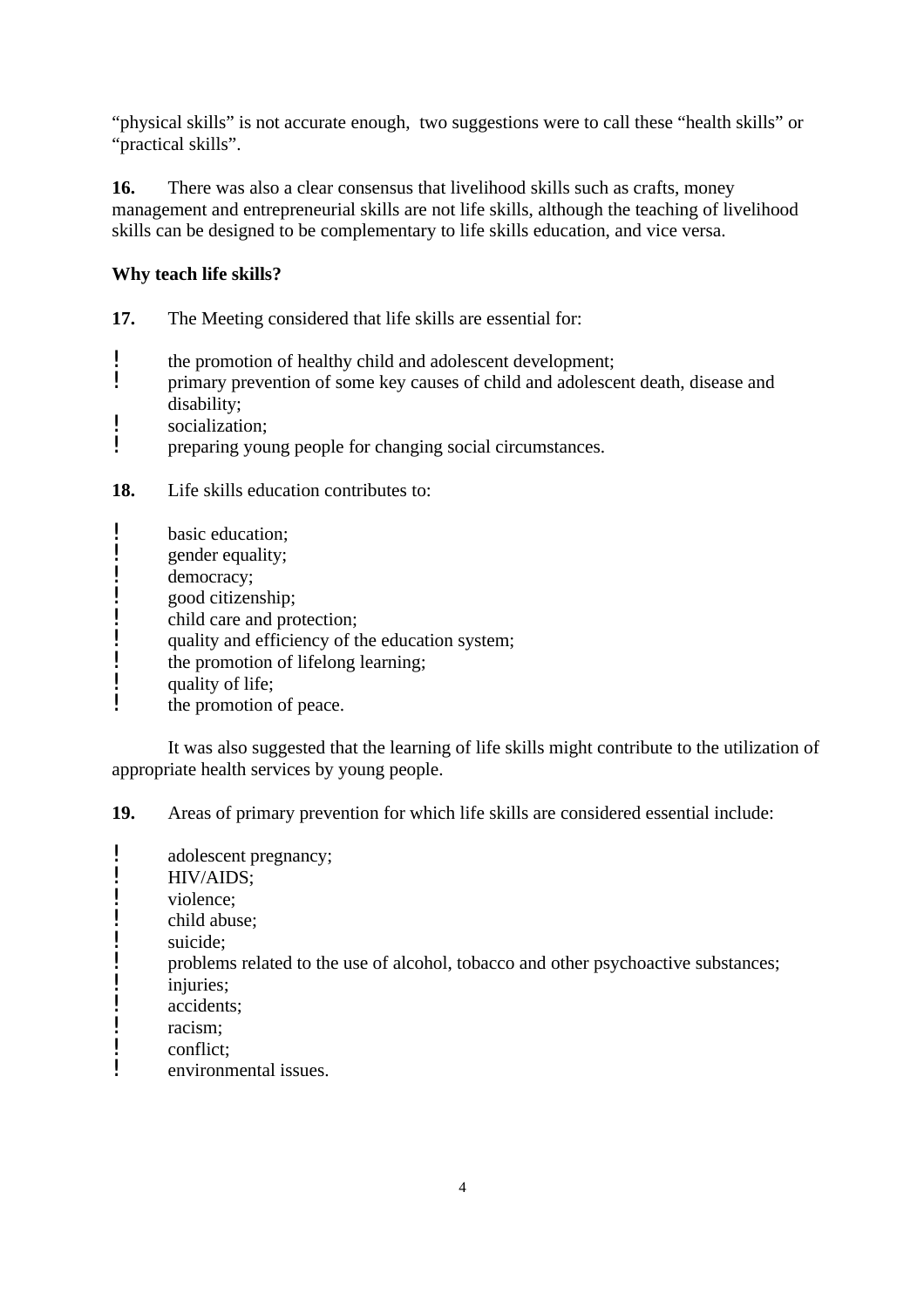**20.** The following reasons why life skills are essential for primary prevention were listed during a brainstorming session:

*demands of modern life, poor parenting, changing family structure, dysfunctional relationships, new understanding of young people's needs, decline of religion, rapid sociocultural change*

## **State of the art in life skills education in schools**

**21.** The Meeting emphasized that life skills education is already happening, and that it is possible for United Nations agencies to speed up its development at country level. Many teachers are already engaging in activities related to the development of life skills, but need support to create effective approaches to life skills education for health promotion and primary prevention.

**22.** Life skills are generic skills, relevant to many diverse experiences throughout life. They should be taught as such, to gain maximum impact from life skills lessons. However, for an effective contribution to any particular domain of prevention, life skills should also be applied in the context of typical risk situations.

**23.** Facilitating the learning of life skills is a central component of programmes designed to promote healthy behaviour and mental well-being. To be effective, the teaching of life skills is coupled with the teaching of health information and the promotion of positive (health promoting and pro-social) attitudes and values. The development of life skills requires modelling of life skills by school staff and a "safe", supportive classroom environment, that is conducive to the practice and reinforcement of skills. Furthermore, life skills education needs to be developed as part of a whole school initiative designed to support the healthy psychosocial development of children and adolescents, for example, through the promotion of child-friendly practices in schools $1$ 

**24.** To be effective, life skills lessons should be designed to achieve clearly stated learning objectives for each activity. Life skills learning is facilitated by the use of participatory learning methods and is based on a social learning process which includes: hearing an explanation of the skill in question; observation of the skill (modelling); practice of the skill in selected situations in a supportive learning environment; and feedback about individual performance of skills. Practice of skills is facilitated by role-playing in typical scenarios, with a focus on the application of skills and the effect that they have on the outcome of a hypothetical situation. Skills learning is also facilitated by using skills learning "tools", e.g. by

The WHO Department of Mental Health, Geneva, has prepared the Child-friendly Checklist for Schools (field 1 test version - document MNH/PSF/98.1) to provide a tool for assessing the social environment of schools, based on the assessment of school policies and the practices of school staff.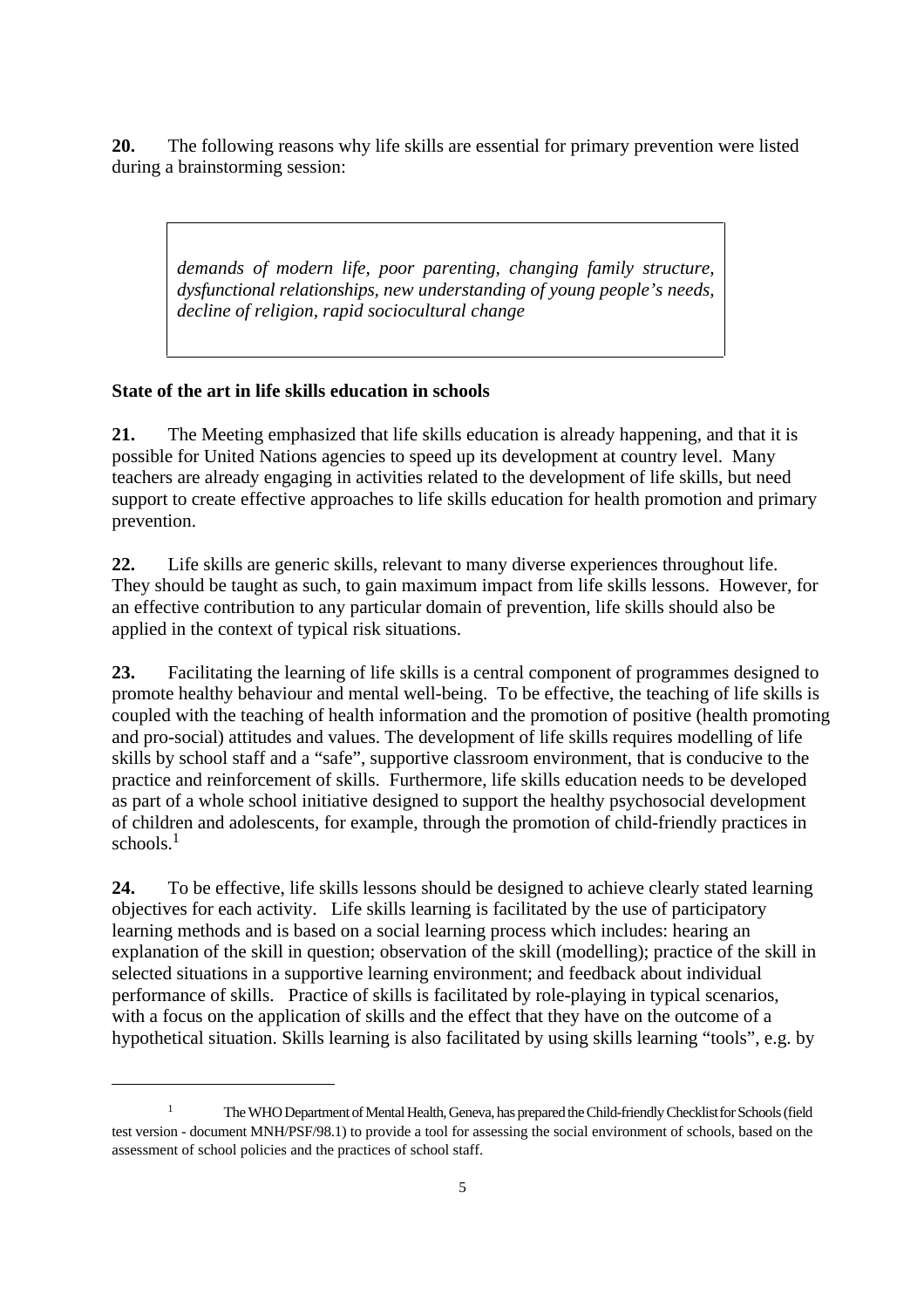working through steps in the decision- making process. Life skills education should be designed to enable children and adolescents to practise skills in progressively more demanding situations for example, by starting with skills learning in non-threatening, low-risk everyday situations and progressively moving on to the application of skills in threatening, high-risk situations.

**25.** Other important methods used to facilitate life skills learning include group work, discussion, debate, story-telling, peer-supported learning and practical community development projects. Practical advice offered during the Meeting included: be humorous, and make it relevant!

**26.** Life skills learning cannot be facilitated on the basis of information or discussion alone. Moreover, it is not only an active learning process, it must also include experiential learning, i.e. practical experience and reinforcement of the skills for each student in a supportive learning environment.

**27.** The introduction of life skills education requires teacher training to promote effective implementation of the programme. This can be provided as in-service training, but efforts should also be made to introduce it in teacher training colleges. The successful implementation of a life skills programme depends on:

- ! the development of training materials for teacher trainers;
- ! a teaching manual, to provide lesson plans and a framework for a sequential, developmentally appropriate programme;
- ! teacher training and continuing support in the use of the programme materials.

**28.** The scope of life skills education varies with the capacity of education systems. Although programmes can begin on a small scale and for a targeted age group, as a longer-term goal life skills education should be developed so that it continues throughout the school years – from school entry until school leaving age. Life skills education can be designed to be spread across the curriculum, to be a separate subject, to be integrated into an existing subject, or a mix of all of these.

**29.** The development of life skills education is a dynamic and evolving process, which should involve children, parents and the local community in making decisions about the content of the programme. Once a programme has been developed, there needs to be scope for local adaptation over time and in different contexts.

**30.** In the short term (after 3-6 months of implementation), the effectiveness of a life skills programme can be measured in terms of the specific learning objectives of the life skills lessons, and factors such as changes in self-esteem, perceptions of self-efficacy, and behavioural intentions. Only in the longer term (after at least a year) is it feasible to evaluate life skills education in terms of the prevention of health-damaging and antisocial behaviour, e.g. smoking and use of other psychoactive substances, or incidence of delinquent behaviour. Additional factors may be measured to assess the impact of a life skills programme, such as the effect of life skills education on school performance and school attendance.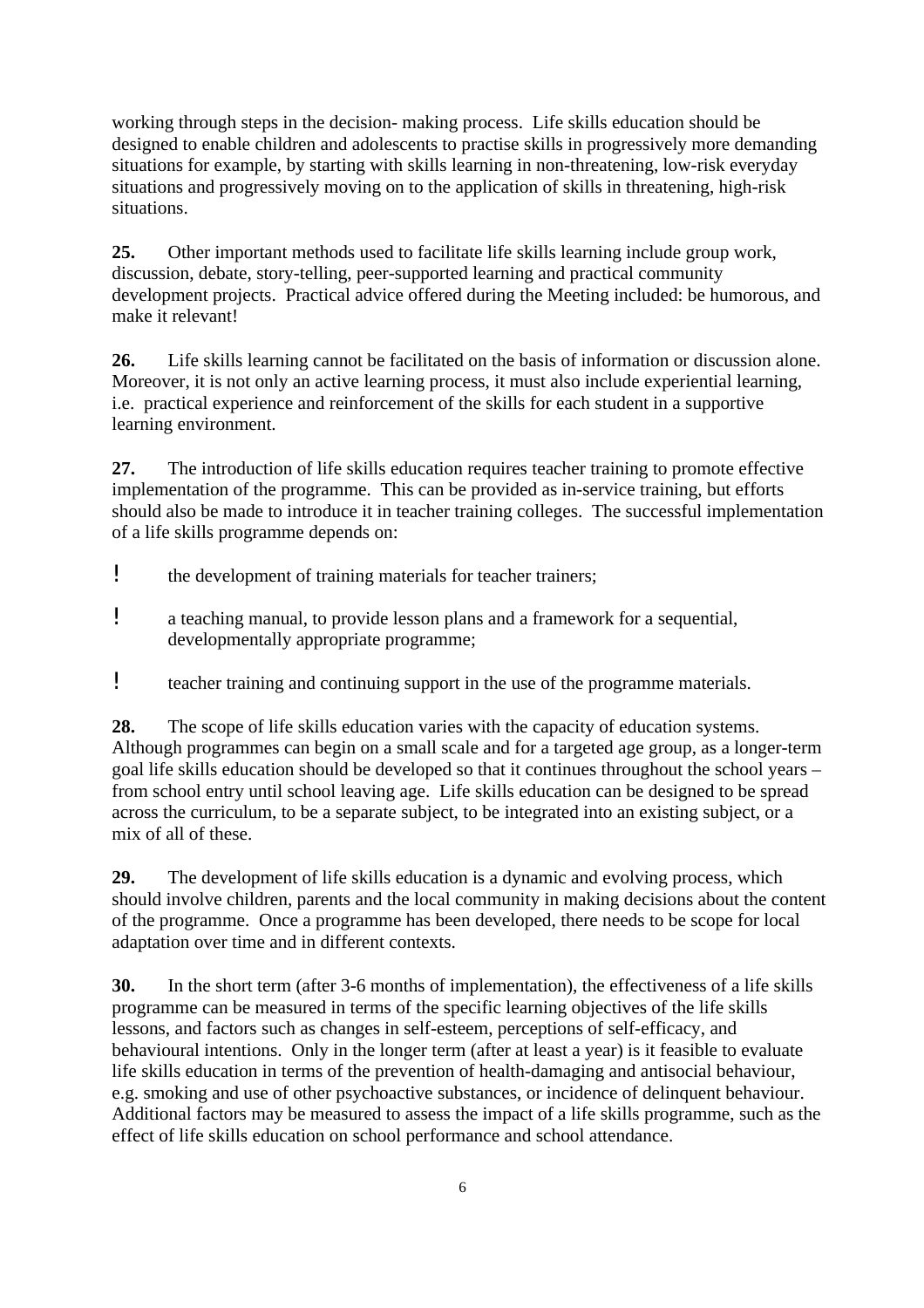**31.** Evaluation of life skills education should include a combination of quantitative and qualitative assessment. Qualitative assessment gives an indication of how well the programme is implemented and received. This is an important aspect of evaluation, which has an effect on the interpretation of quantitative research findings.

## **Life skills outside school**

**32.** Current knowledge about life skills education internationally is derived chiefly from the school setting. There is a need for greater understanding of the nature of life skills education for young people who are not attending school, in order to identify the best strategies for supporting effective life skills initiatives to reach out-of-school children and adolescents. There was a consensus among participants that the development of life skills initiatives out of school requires special attention from United Nations agencies.

**33.** Different types of life skills intervention to reach out-of-school children and adolescents were identified:

(1) *Life skills in action*. This involves the modelling of life skills using methods such as video films, puppet shows and cartoons (in magazines, newspapers and on television). Such initiatives can be coupled with support materials to introduce discussion about the scenarios presented. The support materials can be developed for implementation by peer or other educators in settings such as youth clubs. UNICEF's Sara and Meena projects are of this type.<sup>2</sup>

(2) *Life skills training workshops*. Short courses of life skills training can be carried out with children and adolescents who participate in sports and recreational clubs. Life skills training workshops can also be integrated into existing courses offering training in livelihood or vocational skills.

(3) *Life skills for vulnerable children and adolescents*. There is a need for life skills interventions to reach vulnerable children such as street children, sexually exploited and working children, and orphans. Little is known about life skills interventions with vulnerable young people, although there are many indications that life skills play an important role in determining which children cope in difficult circumstances. One suggestion made during the Meeting was to start from what the children are interested in and experiencing and to use that as a basis for building life skills sessions with them. However, that would mean a less structured approach, implying an additional need for well trained educators.

**35.** All these three approaches to life skills learning are most likely to rely on short-term interventions. Given the limitations on access to out-of-school children and adolescents over an extended period, an important consideration in the development of life skills interventions will be to identify what is the minimum intervention required to have a positive impact.

# **III. OPPORTUNITIES FOR COLLABORATION**

UNICEF's Sara project in Eastern and Southern Africa and Meena project in South Asia are both multimedia 2 communication initiatives which seek to promote the status of girls. In each case, a young female character has been created to model the application of life skills in different situations. These scenarios from the lives of Sara and Meena are widely disseminated through popular media, including animated film, radio drama, story books and newspaper cartoon strips.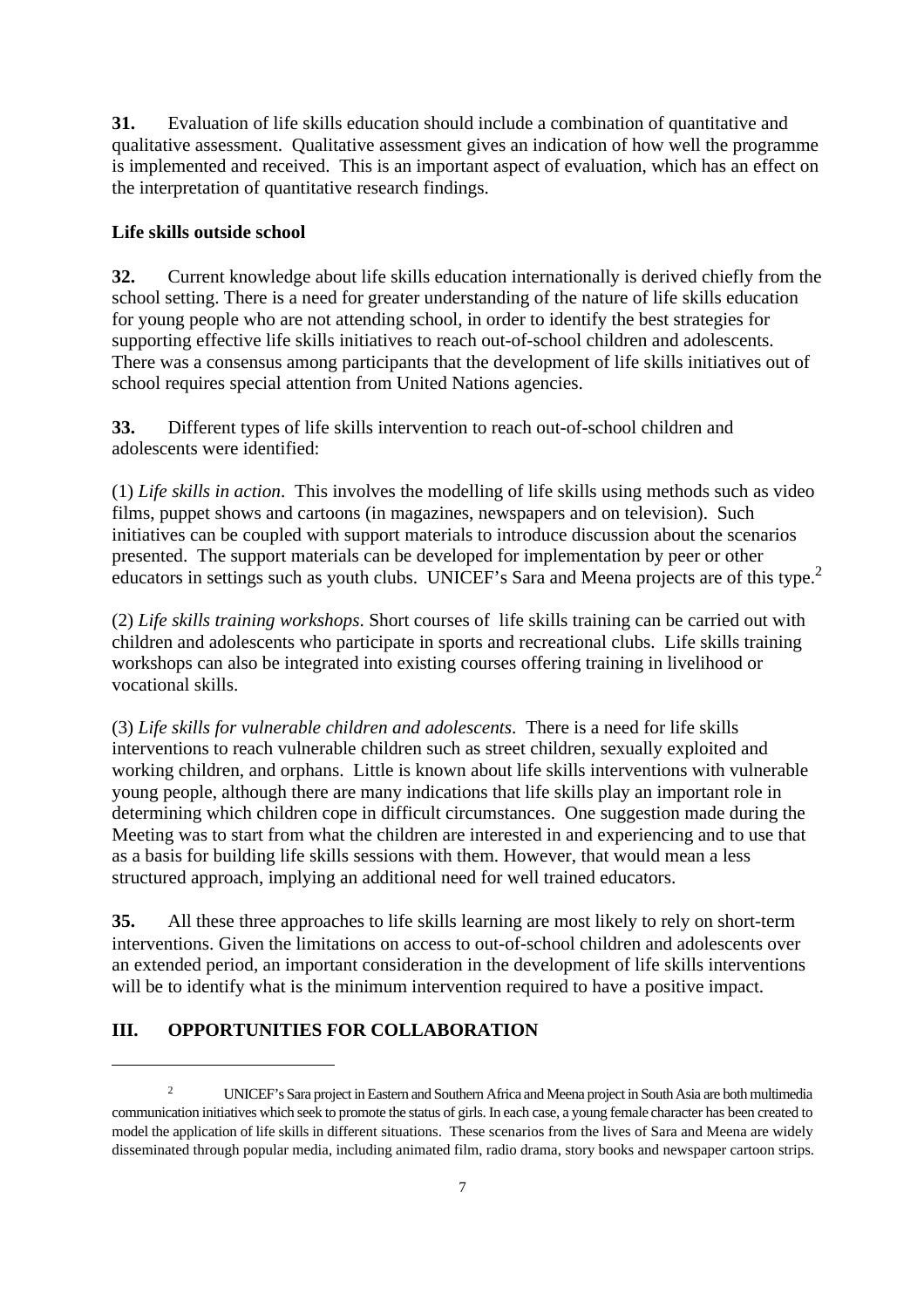**36.** Instances of existing collaboration between United Nations organizations were described, including joint work by UNFPA and UNICEF regional offices to develop life skills training guidelines in West Africa, and opportunities for future collaboration were identified.

**37.** The Meeting agreed that there is a need for inter-agency collaboration to accelerate programming, monitoring and evaluation for life skills education in and out of schools. In particular, it suggested collaboration in the design of life skills curricula in schools; the development of tools for the monitoring and evaluation of life skills education initiatives; the development of guidelines and training materials to support life skills initiatives for out-ofschool children and adolescents; and an e-mail network to facilitate exchange of information between agencies.

**38.** Efforts will be made to extend this collaboration to include other United Nations and partner agencies.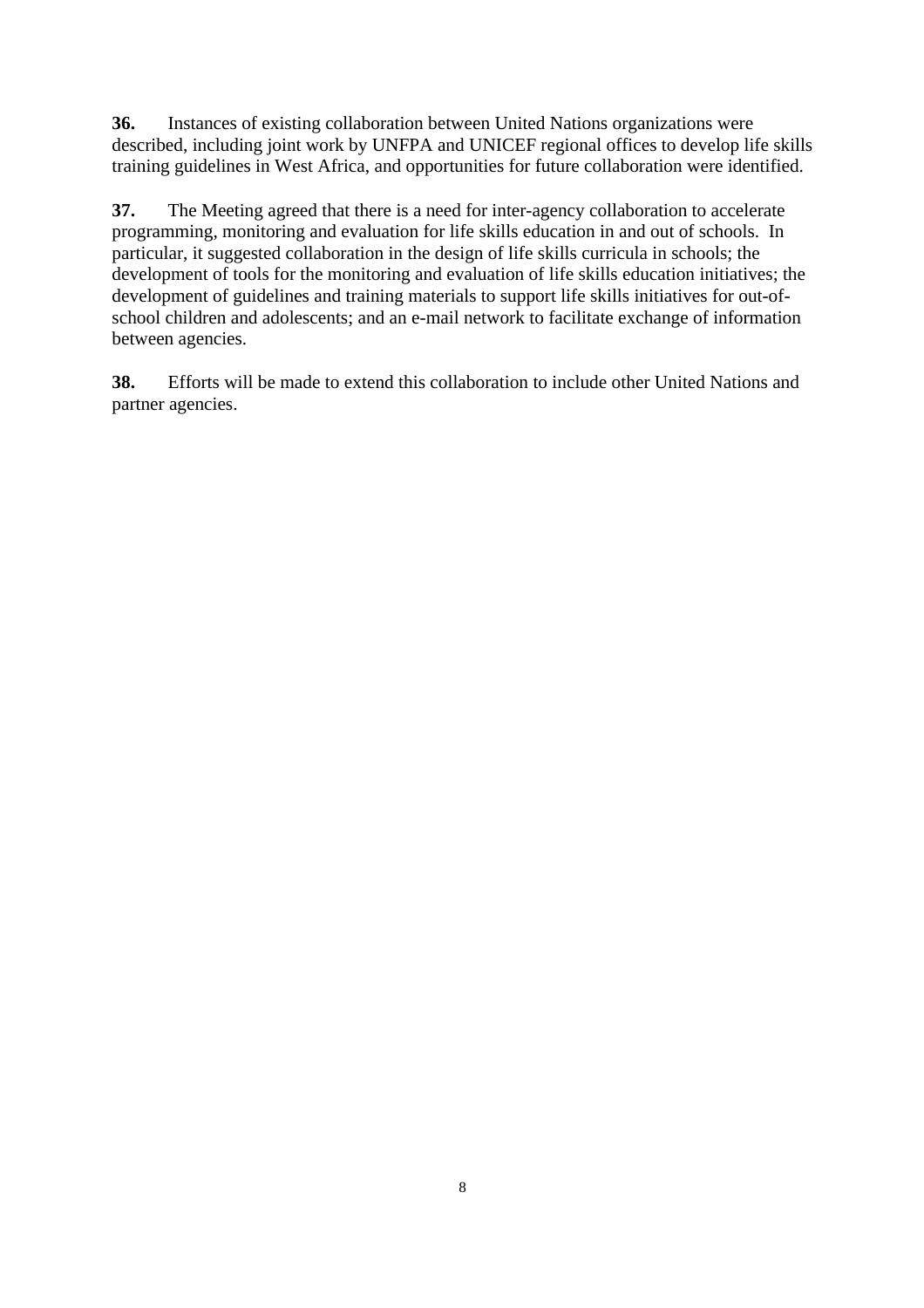#### **Annex 1**

## **INTER-AGENCY MEETING ON LIFE SKILLS EDUCATION WHO HEADQUARTERS, GENEVA, 6-7 APRIL 1998**

## **LIST OF PARTICIPANTS**

#### **Joint United Nations Programme on HIV/AIDS (UNAIDS)**

Ms Aurorita Mendoza, Technical Officer, Department of Policy, Strategy and Research, UNAIDS, Geneva, Switzerland

#### **Office of the United Nations High Commissioner for Refugees (UNHCR)**

Ms Ellen Lange, Education Specialist, Programme and Technical Support Section UNHCR, Geneva, Switzerland

Dr Margaret Sinclair, Senior Education Officer, Programme and Technical Support Section, UNHCR, Geneva, Switzerland

#### **United Nations Children's Fund (UNICEF)**

Dr Bruce Dick, Senior Adviser Youth Health, Health Promotion Unit, UNICEF, New York, NY, USA

Dr Anthony Hewett, UNICEF Representative for Thailand, UNICEF Bangkok, Thailand

Mr Fred Ogwal-Oyee, Programme Officer on Education, UNICEF, Kampala, Uganda

#### **United Nations Population Fund (UNFPA)**

Ms Astrid den Besten, Junior Consultant, UNFPA Liaison Office for Europe, Geneva, Switzerland

Mr Abdel Kader Fahem, Technical Adviser, Population Education, UNFPA Regional Training Programme, Abidjan, Côte d'Ivoire

#### **World Health Organization (WHO)**

Dr D. Rex Billington, Chief, Mental Health Promotion, Division of Mental Health and Prevention of Substance Abuse WHO, Geneva, Switzerland

Mrs Rhona Birrell Weisen, Technical Officer, Mental Health Promotion, Division of Mental Health and Prevention of Substance Abuse, WHO, Geneva, Switzerland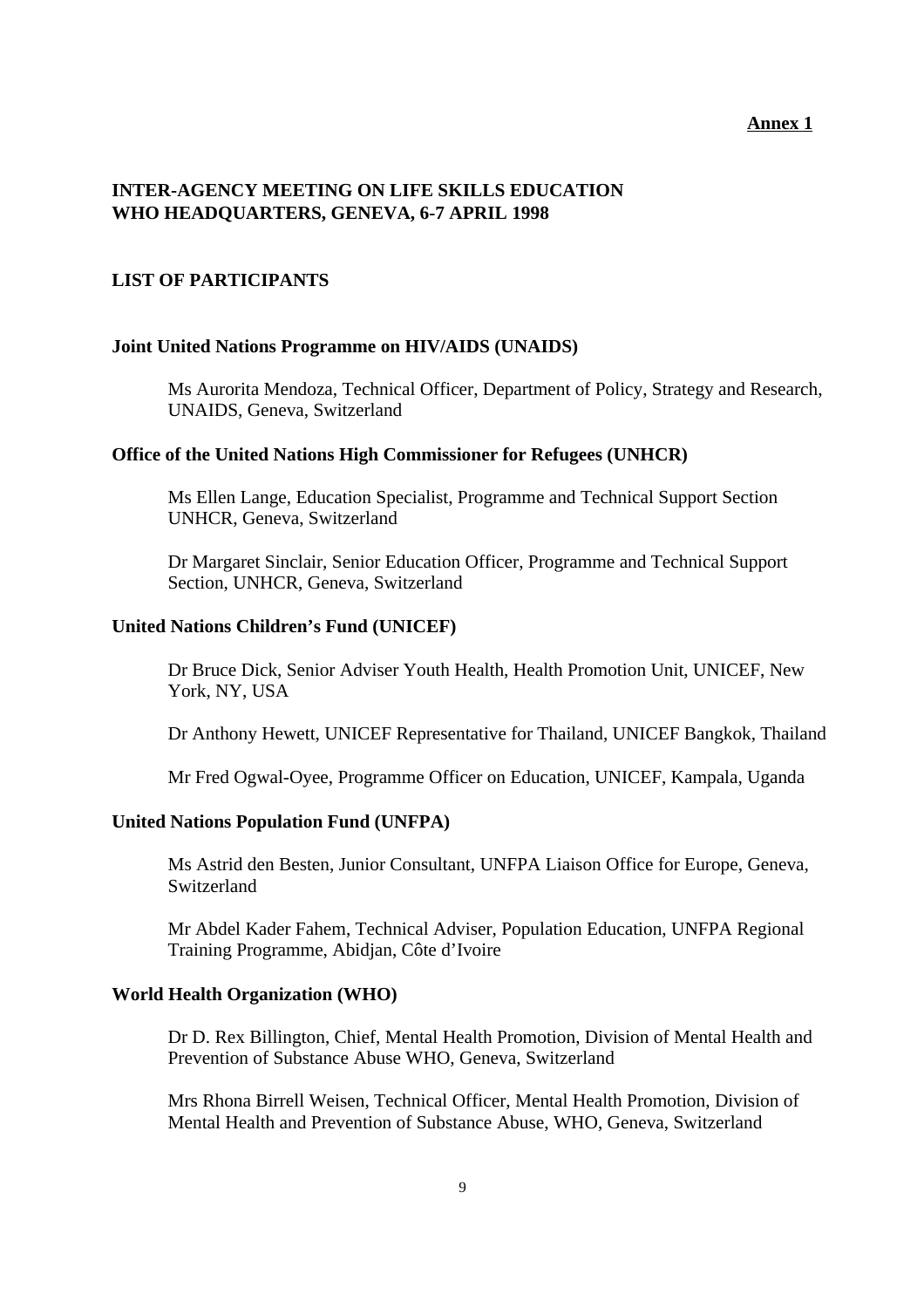Dr Krishna Bose, Adolescent Health and Development, Division of Family and Reproductive Health, WHO, Geneva, Switzerland

Mr Jack T. Jones, School Health Team Leader, Health Education and Health Promotion, Division of Health Promotion, Education and Communication, WHO, Geneva, Switzerland

Dr John Orley, Programme Manager, Programme on Mental Health, Division of Mental Health and Prevention of Substance Abuse, WHO, Geneva, Switzerland

Ms Diane T. Widdus, Technical Officer, Programme on Substance Abuse, Division of Mental Health and Prevention of Substance Abuse, WHO, Geneva, Switzerland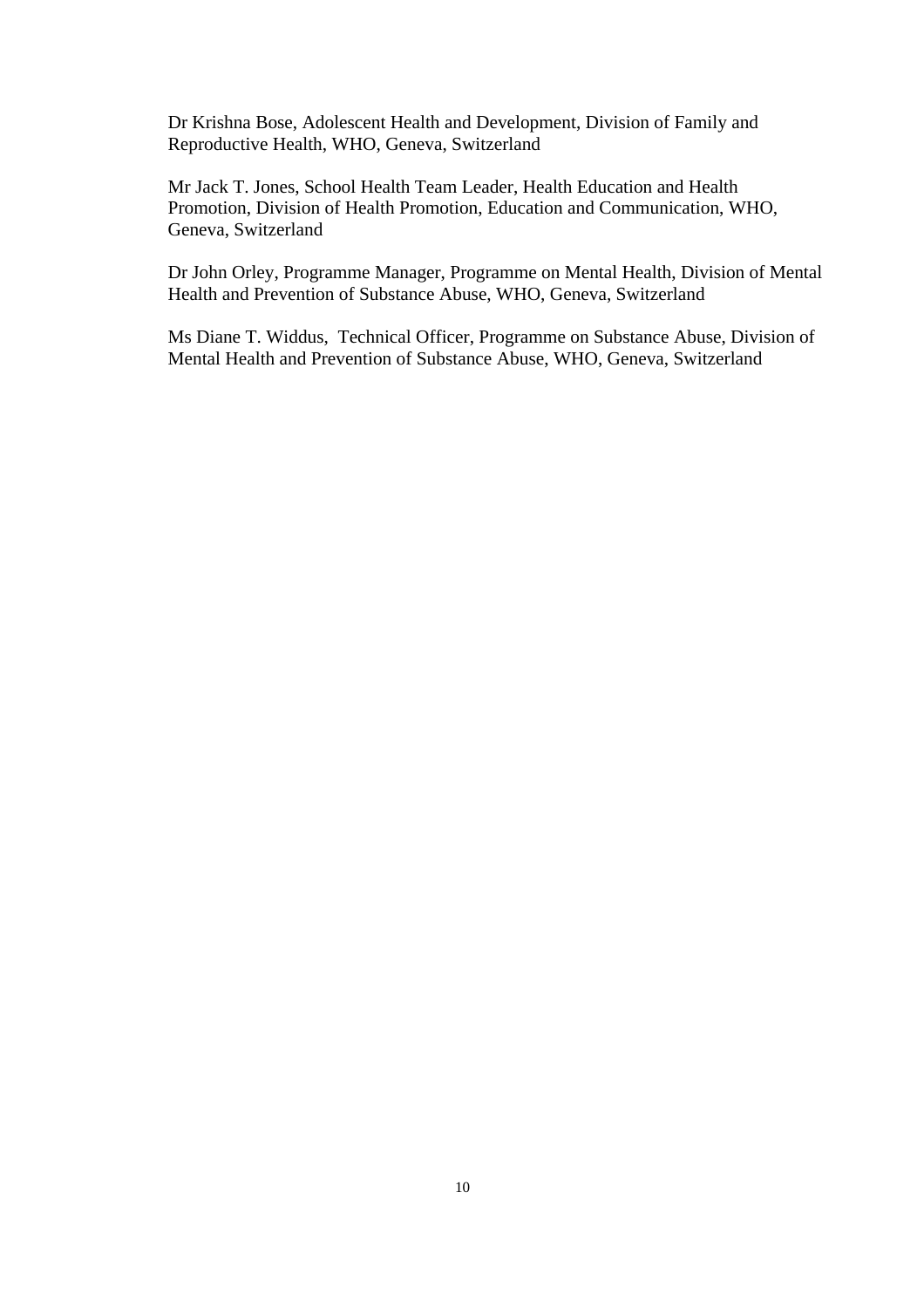## **EXTRACTS FROM UNITED NATIONS CONVENTIONS AND EXAMPLES OF RECOMMENDATIONS RELATED TO LIFE SKILLS EDUCATION**

# *Convention on the Rights of the Child*

A major force behind United Nations agencies' support for the advancement of life skills education in schools is the United Nations Convention on the Rights of the Child, which makes clear statements about the role of education systems in support of the healthy psychosocial development of children:

## Article 19

1*.* States Parties shall take all appropriate …… educational measures to protect the child from all forms of physical or mental violence, injury or abuse, neglect or negligent treatment, maltreatment or exploitation, including sexual abuse…

## Article 28

1. States Parties recognize the right of the child to education, and shall...: (e) Take measures to encourage regular attendance at schools and the reduction of drop-out rates. 3. States Parties shall promote and encourage international co-operation in matters relating to education, in particular with a view to…...facilitating access to …...modern teaching methods.

## Article 29

- 1. States Parties agree that the education of the child shall be directed to:
- (a) The development of the child's personality, talents and mental and physical abilities to their fullest potential;
- (b) The development of respect for human rights and fundamental freedoms, and for the principles enshrined in the Charter of the United Nations;…
- (d) The preparation of the child for responsible life in a free society, in the spirit of understanding, peace, tolerance, equality of sexes, and friendship among all peoples, ethnic, national and religious groups and persons of indigenous origin....

## Article 33

States Parties shall take all appropriate measures, including ....educational measures, to protect children from the illicit use of narcotic drugs and psychoactive substances….

From: Convention on the Rights of the Child. United Nations General Assembly, 20 November 1989. *WHO Expert Committee*

#### 11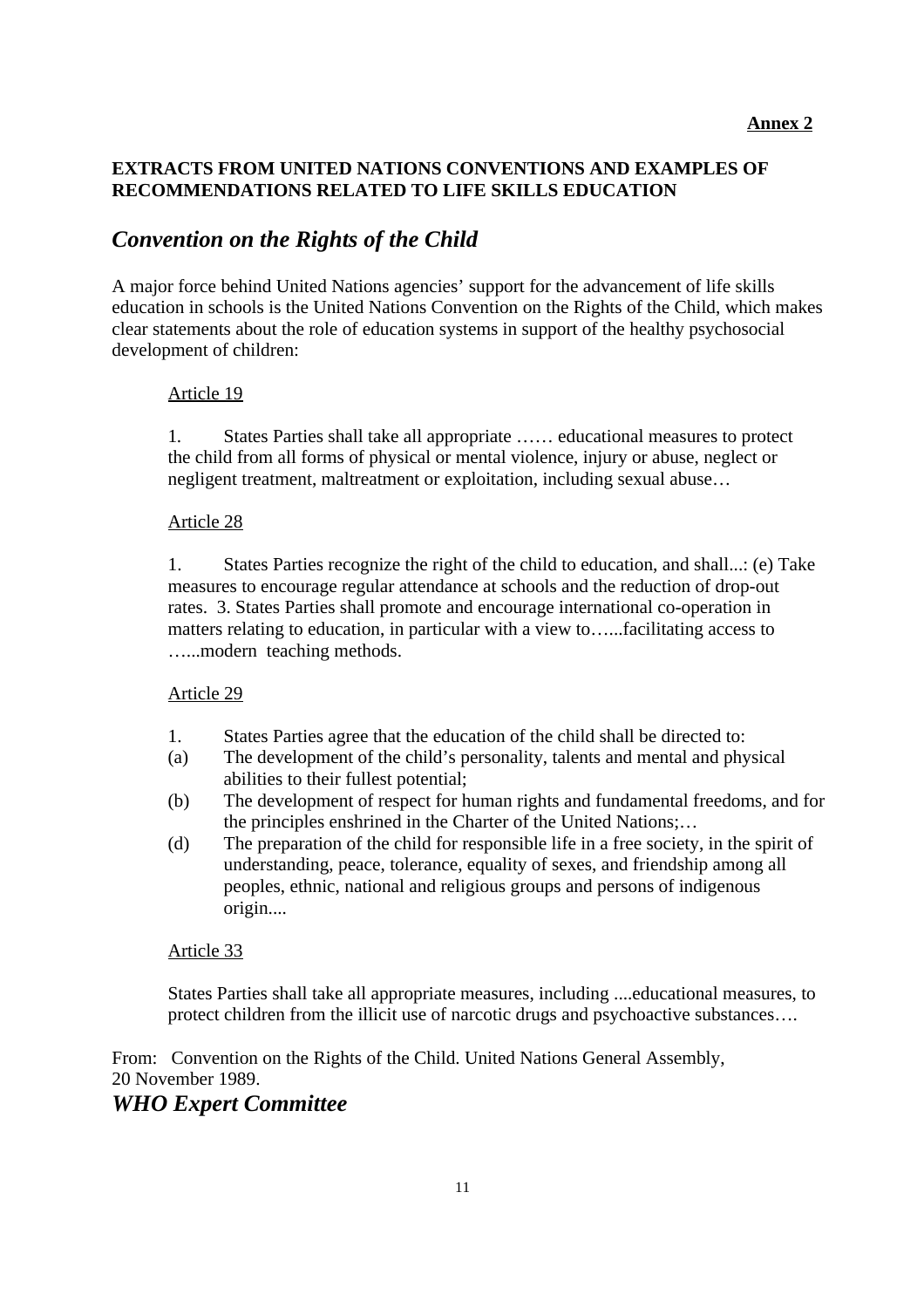Every school should enable children and adolescents at all levels to learn critical health and life skills: ………Such education includes: …..comprehensive, integrated life-skills education that can enable young people to make healthy choices and adopt healthy behaviour throughout their lives.

From: *Promoting Health Through Schools. Report of a WHO Expert Committee on Comprehensive School Health Education and Promotion*. Geneva, World Health Organization, 1997 (WHO Technical Report Series, No. 870).

# *WHO/UNFPA/UNICEF Study Group*

Programmes must provide the support and opportunities for adolescents to: …build skills;.. … Meeting basic needs for safety, belonging and self-esteem as well as mastering key skills for living improves the overall development of adolescents.

From: *Action for adolescent health: towards a common agenda. Recommendations from a Joint Study Group (WHO,UNFPA, UNICEF)*. Geneva, World Health Organization, 1997 (document WHO/FRH/ADH/97.9).

# *Consensus Statement on AIDS in Schools*

Teachers' representative organizations should also be involved in fostering comprehensive health promotion programmes for schools, which include AIDS/STD education. These programmes should provide young people with accurate knowledge and encourage them to develop skills which will help them to make mature decisions and act on them.

From: *Consensus Statement on AIDS and Schools*. Paris, International Federation of Free Teachers' Unions, World Confederation of Organizations of the Teaching Profession, World Confederation of Teachers, and Fédération Internationale Syndicale de l'Enseignement, in association with: WHO, UNESCO and ILO, 1990.

## *Ottawa Charter for Health Promotion*

Health promotion supports personal and social development through providing information, education for health and enhancing life skills. By so doing, it increases the options available to people to exercise more control over their own health and over their environments, and to make choices conducive to health.

From: *Ottawa Charter for Health Promotion. Charter adopted at an International Conference on Health Promotion: The move towards a new public health, November 17-21, 1986, Ottawa, Ontario, Canada*. Canadian Public Health Association, Health and Welfare Canada, and the World Health Organization. Geneva, World Health Organization, 1995 (document WHO/HPR/HEP/95.1).

**Annex 3**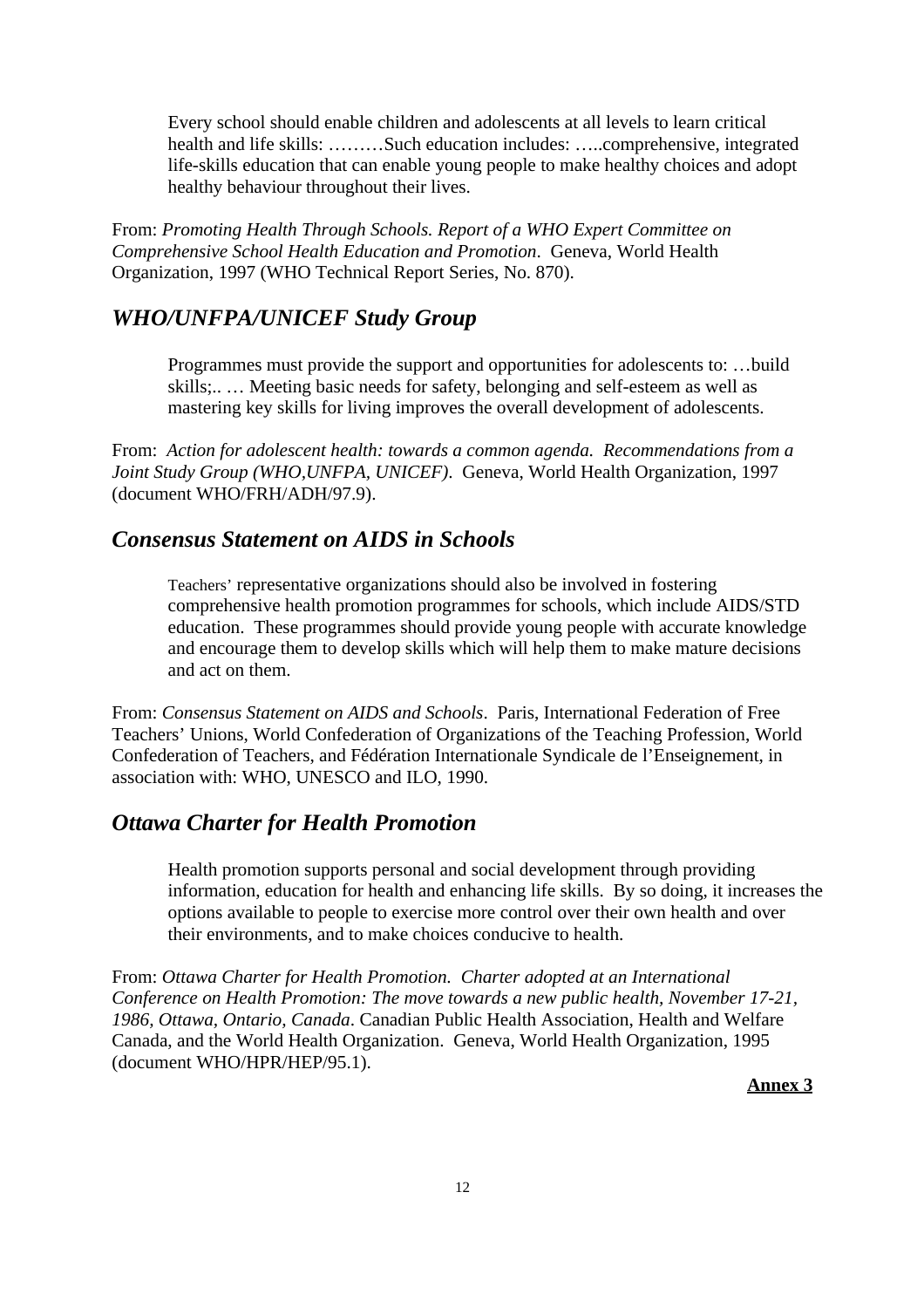## **LIFE SKILLS PROJECTS IN ORGANIZATIONS OF THE UNITED NATIONS SYSTEM:**

#### **Summary notes**

## *Joint United Nations Programme on HIV/AIDS*

*Department of Policy, Strategy and Research, Geneva.* Advocates life skills education in schools for HIV/AIDS prevention and to promote care and empathy for HIV/AIDS sufferers.

# *Office of the United Nations High Commissioner for Refugees (UNHCR)*

Promotes life skills learning in peace education programmes for conflict resolution and in AIDS education programmes for adolescents. Provides technical assistance and training to support field based development of such initiatives.

## *United Nations Children's Fund (UNICEF)*

*New York (headquarters), Thailand, Uganda.* Advocates life skills education as a central element of programming for children and adolescents, for the promotion of health and development. Provides technical assistance, training, funding, programme support and coordination to support the advancement of life skills education for promotion and primary prevention, to improve the quality of teaching, to promote childfriendly schools, and to promote the rights of the child.

## *United Nations Population Fund (UNFPA)*

*New York (headquarters) and West African Regional Office.* Promotes life skills learning in population education curricula, with a focus on sexual and reproductive health. Provides training of trainers at the country level.

## *World Health Organization*

*Department of Mental Health, Geneva*. Advocates the development of holistic, long term and integrated curricula for life skills education in schools. Provides technical assistance and training to support the advancement of life skills education for the promotion of the healthy psychosocial development of children and adolescents.

*Department on Substance Abuse,Geneva.* Promotes life skills learning as part of a comprehensive approach to the prevention of health and social problems related to psychoactive substance use, by incorporated information about life skills approaches